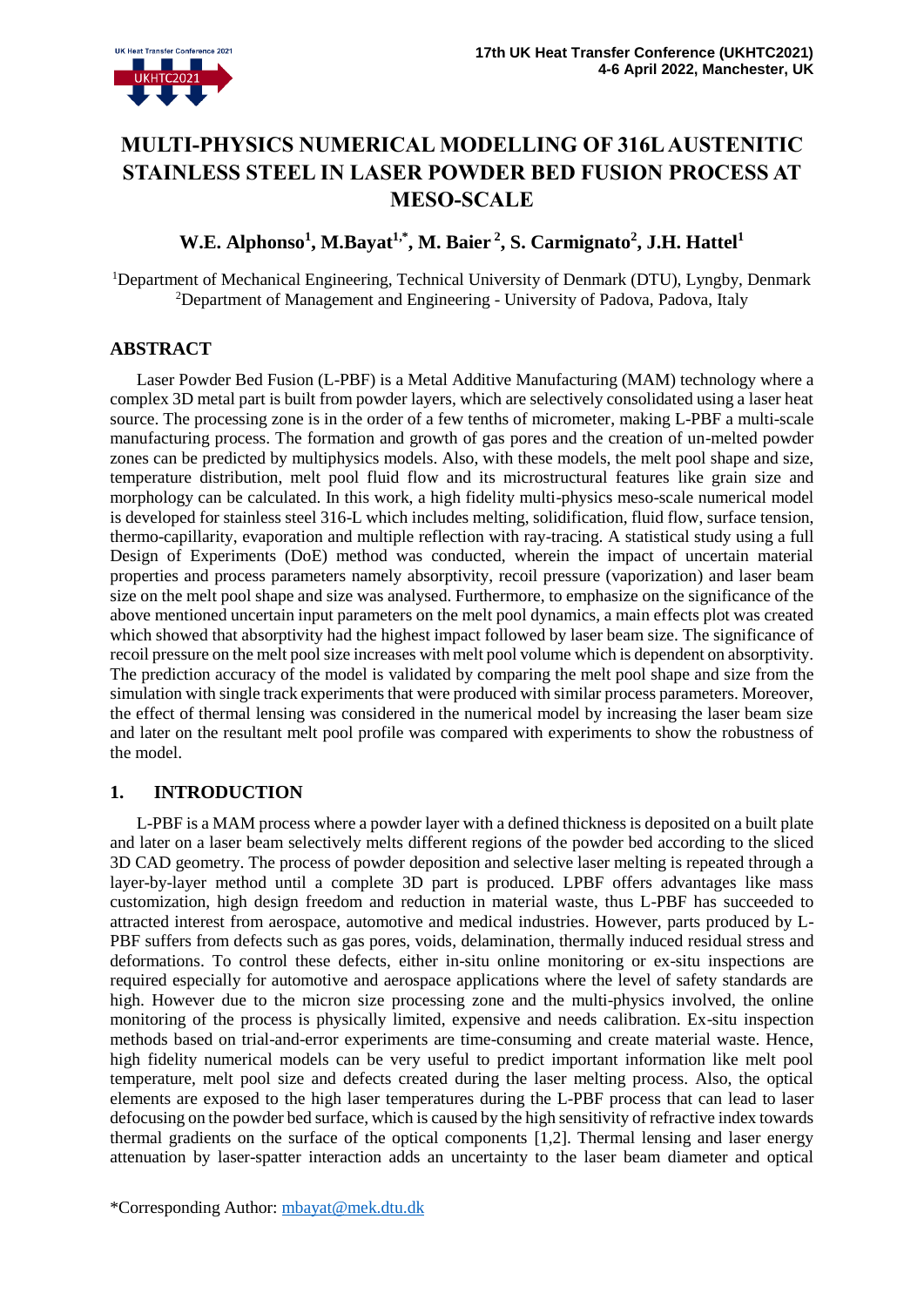absorptivity respectively. Also at high laser energies, there is an uncertainty in calculating the local temperature of atmospheric gas near the laser-material interaction zone due to the presence of the vapour plume [3]. This leads to an uncertainty in the magnitude of recoil pressure present on the melt pool surface which is formed due to the evaporation phenomenon.

In this work, a high fidelity numerical model of the L-PBF process for 316L stainless steel is developed wherein the effect of uncertain model input parameters including the laser beam diameter, absorptivity and recoil pressure on the melt pool size was analysed by using a DoE method. The shape and size of the predicted melt pools are analysed and are both qualitatively and quantitatively compared with experiments for validation.

#### **2. NUMERICAL MODEL AND EXPERIMENTS**

The Finite Volume Method (FVM) is used for discretizing the heat transfer and Naiver-stokes equations as well as modelling the thermal and fluid dynamics conditions of the melt pool and the model is developed in the commercial software Flow-3D. The Volume of Fluid (VOF) algorithm is implemented to capture the free surface of the molten fluid. A Gaussian laser heat source was incorporated into the model using a multiple reflection ray tracing method which is much more realistic compared to an idealized volumetric heat source [4]. Keyhole melting modes can be accurately captured by the ray tracing method and defects like keyhole-induced gas porosities can be predicted by the model as well. Prior to the Computational Fluid Dynamics (CFD) simulation, a Discrete Element Method (DEM) was used to deposit a layer of spherical powder particles on a substrate with a similar powder particle size distribution to the experiments. A 'rainfall' method is used to deposit the powder layer. Later, the powder particles are imported into the CFD model along with a substrate. A Newtonian viscous non-compressible fluid with a laminar fluid flow, a linear solidification model with enthalpyporosity method and the immobility of powder particles during the melting process were some of the assumptions made in the model. For more details about the governing equation used in the model, the reader is referred to the previous work of the author group [5,6].

The dimensions of the overall computational domain are  $1100 \times 500 \times 350 \mu m$ , which includes a powder layer and a substrate as shown in Figure 1 (a) and the process parameters used in the singletrack experiment are 80 W laser power, 500 mm.s<sup>-1</sup> scanning speed and 15 μm beam radius. The computational domain was discretised with a global cell size of 5 um after conducting a mesh convergence test. The discretized computational domain and the melt pool morphology at two locations along the scanning direction 'x' are shown in Figure 1, where at  $x = 550 \mu m$  the melt pool achieves its pseudo-steady state as shown in Figure 1.



**Figure 1**: a) Computational domain for single track L-PBF which includes a 200 µm thick substrate and 45 µm powder layer thickness b) 3D temperature contour plot after scanning a single track with melt pool contours at two locations along the scanning direction where the green region indicates the melted regions.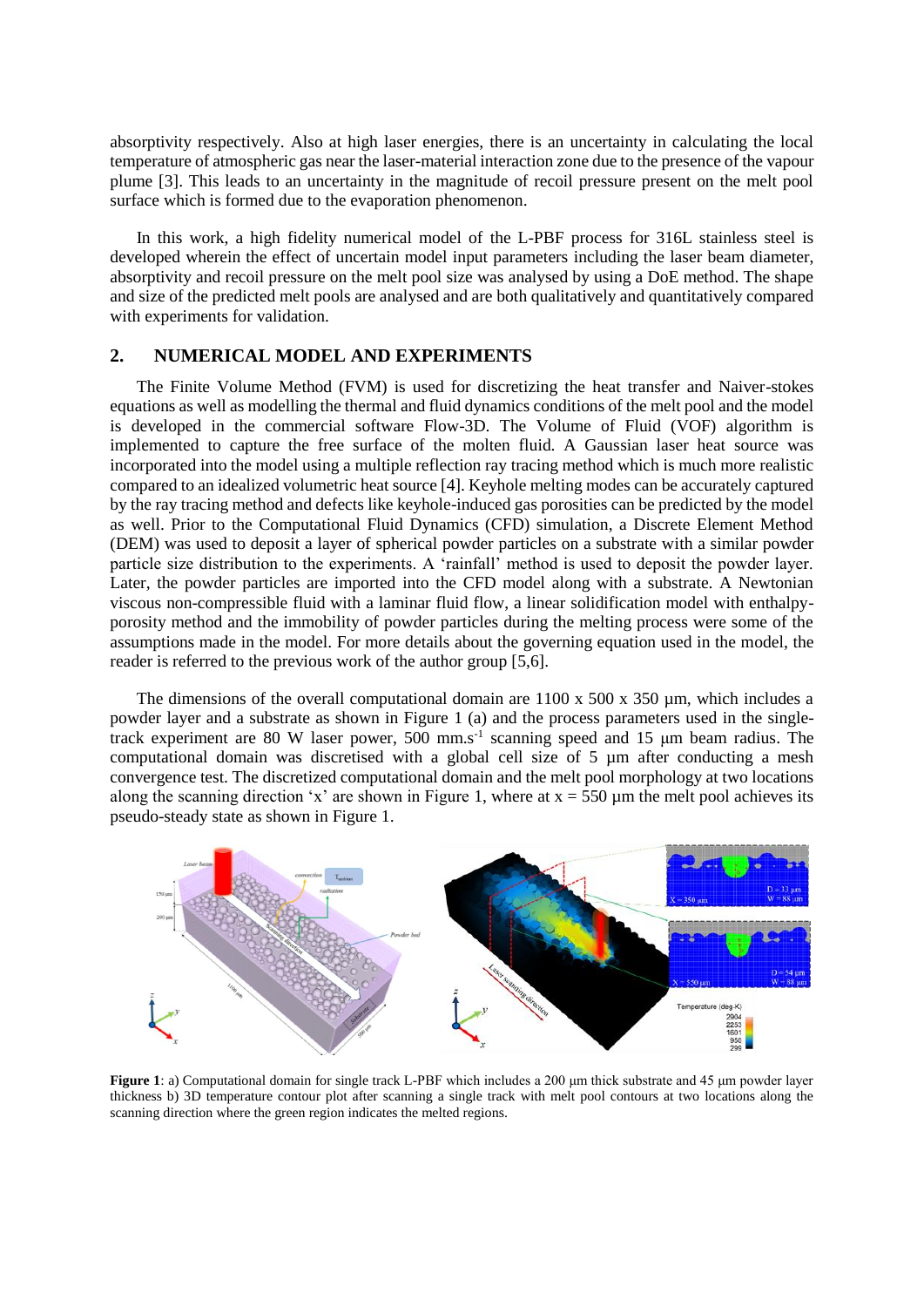The effects of uncertain model input parameters including laser beam spot size, absorptivity and recoil pressure due to thermal lensing, particle spattering and material vaporization phenomena could be analysed by conducting a parametric investigation based on a full factorial DoE method. In the DoE framework, three values of each uncertain parameter were selected as shown in

[Table](#page-2-0) and a set of simulation cases were run. The resultant melt pool dimensions were compared to the experiments at a location where the melt pool attained a pseudo-steady state. The melt pool depth and width are the two dimensions which are considered when validating the numerical model.

<span id="page-2-0"></span>

| Parameter                         | Low level | Mid-level | High level |
|-----------------------------------|-----------|-----------|------------|
| Laser beam radius $(\mu m)$       | 12        | 15        | 18         |
| Absorptivity (-)                  | 0.1       | 0.25      | 0.45       |
| Recoil pressure coefficient B (-) |           | 10        | 20         |

**Table 1:** Three levels of three input model parameters with high uncertainty used in the DoE

#### **3. RESULTS AND DISCUSSION**

The full factorial DoE has 27 simulation cases, which were solved, and the error in the simulated melt pool dimensions with respect to the experimental values were calculated. A low error % in the melt pool size was predicted in cases where an absorptivity of 0.45 was used irrespective of the laser beam radius and recoil pressure coefficient defined in Table 1. This shows that the laser absorptivity has the strongest influence on the melt pool size and molten volume. To visualize the influence of the three input parameters on the melt pool dimensions, a main effects plot is shown in Figure 2.



**Figure 2:** Main effects plot of uncertain parameters: absorptivity, recoil pressure coefficient and laser beam radius on the melt pool dimensions (width and depth)

The numerical model predicts that with an increase in laser absorptivity, there is an increase in melt pool dimensions as higher thermal energy from the laser radiation is absorbed by the powder layer and substrate. The influence of the laser absorptivity on the melt pools' size and shape is also clear when comparing Figure 3 (a) and (d) wherein absorptivity of 0.1 and 0.45 was used respectively. In Figure 2 (a) with an increase in absorptivity from 0.25 to 0.45, a sharper increase in the melt pool depth than the melt pool width is observed due to stronger activity of Marangoni convection and recoil pressure. The increase in the magnitude of the Marangoni convection and recoil pressure leads to an increase in melt pool width and depth, respectively. Moreover, this shows that the recoil pressure, Marangoni convection and surface tension are the main driving forces of the melt pool dynamics.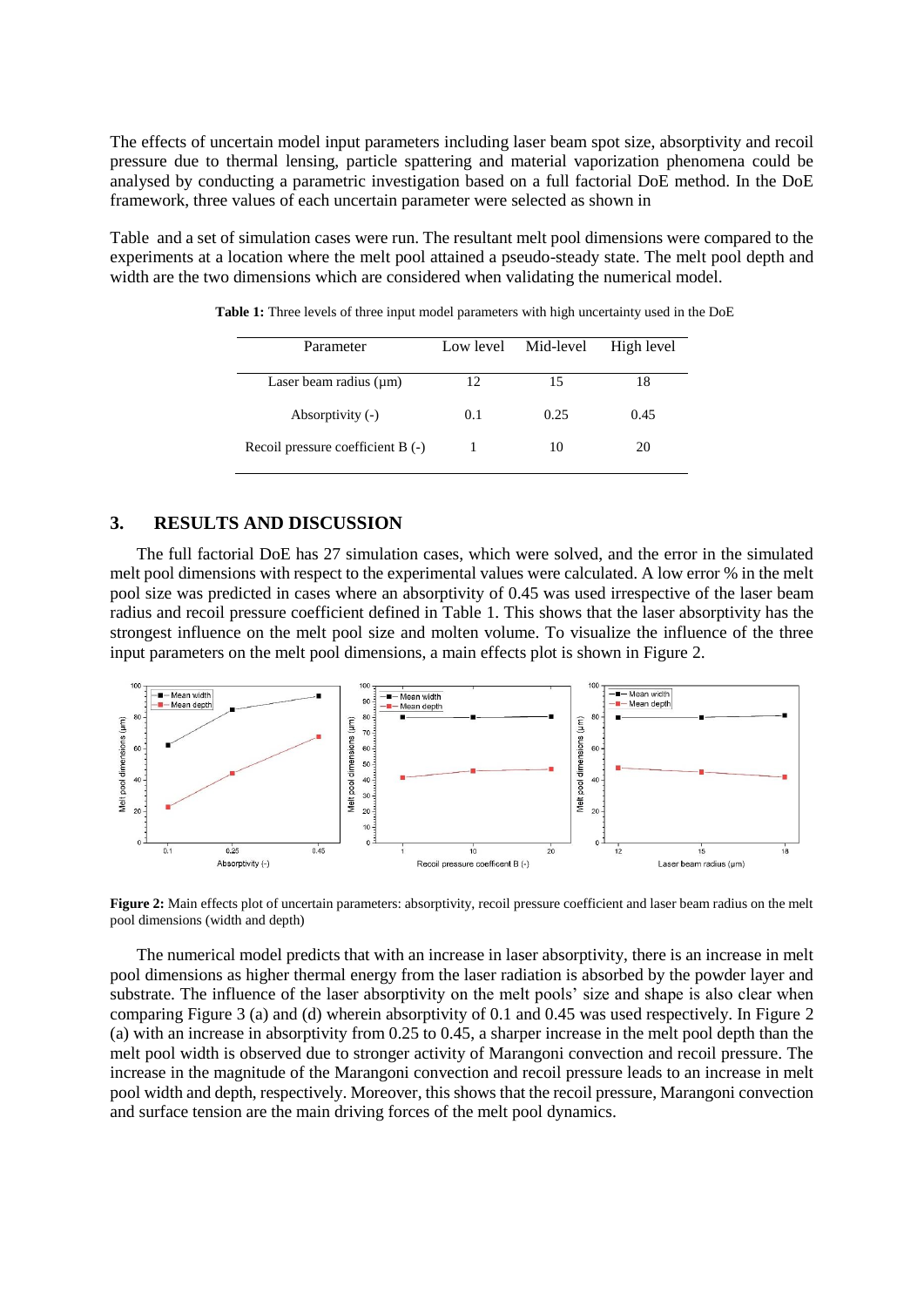The increase in recoil pressure has a significant effect on the melt pool depth but is insignificant on the width as shown in Figure 2 (b) and the same is noticed when comparing the 3D temperature contours in Figure 3 (d) and (e) where absorptivity is 0.45 and laser beam size is 12 μm in both the cases. Thus by increasing the recoil pressure, a deep and narrow laser drilling effect which increases the melt pool depth. However, when the recoil pressure coefficient is increased from 1 to 20 at an absorptivity value of 0.1, the increase in melt pool depth is insignificant as shown in Figure 3 (a) and (b). Thus the impact of recoil pressure on the melt pool depth depends on the value of absorptivity and is more impactful at higher absorptivity values.



**Figure 3:** 3D temperature contours and 2D melt pool cross-sections where the melt pool is stabilized at  $x=500 \mu m$  from the start of the laser initial location for cases where (a) absorptivity = 0.1, Recoil pressure coefficient  $B = 1$  and laser beam radius  $= 12 \,\mu$ m, (b) absorptivity  $= 0.1$ , Recoil pressure coefficient B  $= 20$  and laser beam radius  $= 12 \,\mu$ m, (c) absorptivity  $= 0.1$ , Recoil pressure coefficient  $B = 1$  and laser beam radius = 18 um, (d) absorptivity = 0.45. Recoil pressure coefficient  $B = 1$  and laser beam radius = 18  $\mu$ m, (e) absorptivity = 0.45, Recoil pressure coefficient B = 20 and laser beam radius = 12  $\mu$ m, (f) absorptivity  $= 0.45$ , Recoil pressure coefficient B = 20 and laser beam radius = 18 µm.

As explained earlier, thermal lensing phenomenon causes an uncertainty to the laser spot size and the resulting impact of such laser spot size variation on the melt pool dimensions is shown in Figure 2 (c) wherein an increase in the laser beam spot size decreases the melt pool depth and widens the melt pool. Larger laser beam sizes irradiate a bigger powder bed surface area causing a wider distribution of the laser heat flux followed by reduction in the peak intensity at the center of the laser beam. This results in reduction of melt pool depth and increase of width as shown in Figure 3 (e) and (f). In some L-PBF works, printing strategies including change in laser beam size are used as an additional process parameter, where an increase in the laser beam size increases the melt pool width while a decrease in laser beam size increases the depth [7]. From the DoE results, it is elucidated that the laser absorptivity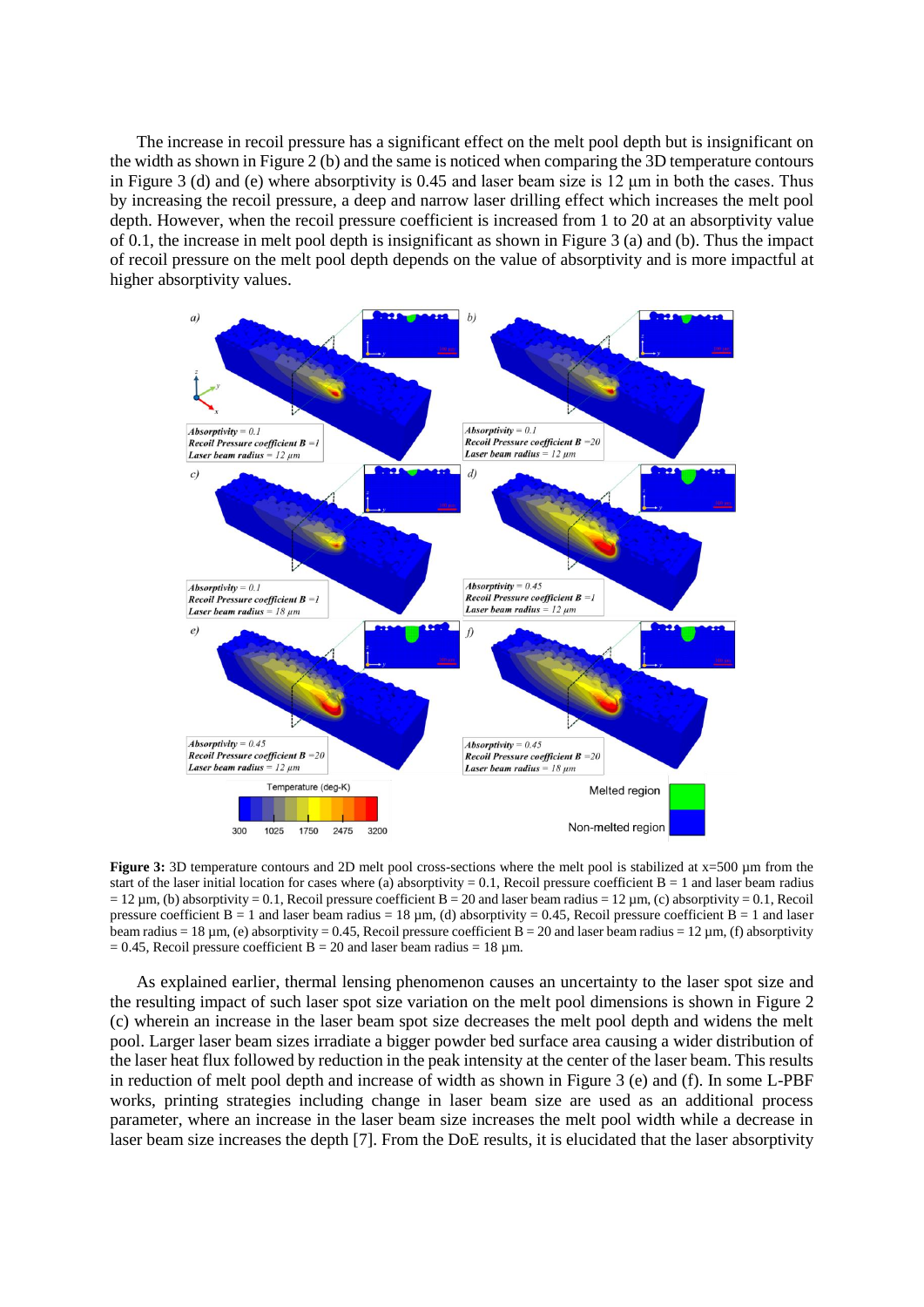is the most influential process parameter on the melt pool dynamics and the significance of recoil pressure on the melt pool dynamics depends on the value of absorptivity.

After analysing the effects of the uncertain parameters on the melt pool size and shape, the simulation case from the DoE which predicted a minimum error in melt pool depth and width is chosen for further examination. More specifically, it is compared with the first single laser track from experiments (minimum thermal lensing effect) as shown in Figure 4 (a). The numerical model accurately predicts the melt pool size and shape when thermal lensing is ignored in the model. The same values of recoil pressure coefficient and absorptivity were used in a new simulation model with a laser beam radius of 20 um to passively incorporate the effect of laser beam defocusing caused by thermal lensing as shown in Figure 4 (b). The focal plane shift reduces the melt pool depth and increases the melt pool width which is evident in the experiments and the simulation results comparing Figure 4 (a) and (b).





#### **4. CONCLUSION**

In this work, a high-fidelity multi-physics numerical model was developed for L-PBF using the FVM method in Flow-3D. The impact of uncertainty in the input parameters including absorptivity, recoil pressure and laser beam size on the melt pool is addressed using a DoE method. The DoE analysis shows that absorptivity has the highest impact on the melt pool. The recoil pressure and laser beam size only become significant once absorptivity is 0.45. Furthermore, the numerical model is validated by comparing the predicted melt pool shape and size with experiments conducted with similar process parameters wherein a high prediction accuracy is achieved by the model. In addition, the impact of thermal lensing on the melt pool dimensions by increasing the laser beam spot size is considered in the validated numerical model and the resultant melt pool is compared with experiments.

#### **ACKNOWLEDGEMENTS**

This work has received funding from Independent Research Fund Denmark, DIGI-3D project [0136- 0210B].